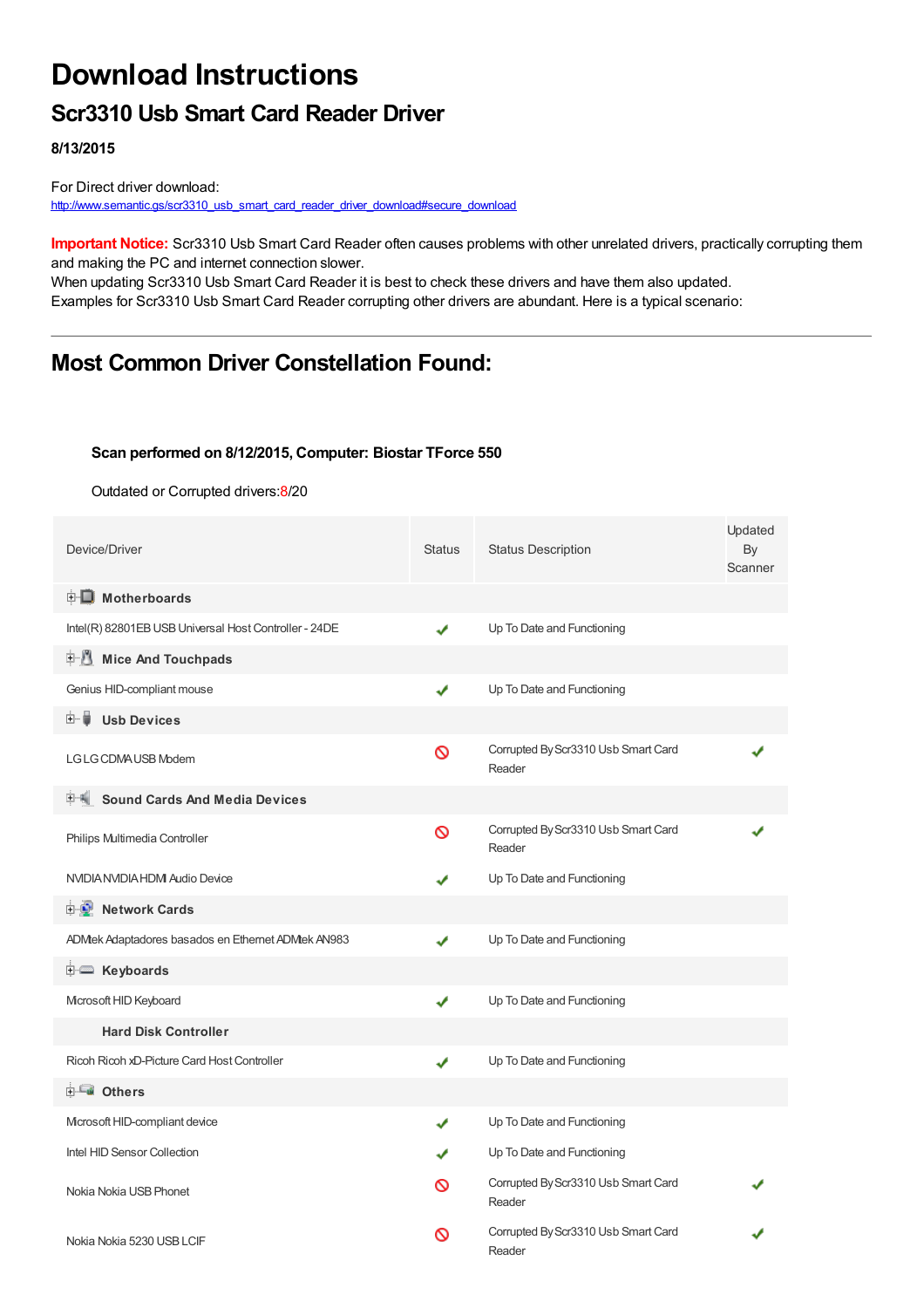| Creaform NEC OHCI Compliant IEEE 1394 Host Controller                   | ∾ | Corrupted By Scr3310 Usb Smart Card<br>Reader |  |
|-------------------------------------------------------------------------|---|-----------------------------------------------|--|
| Research In Motion BlackBerry                                           | ଷ | Corrupted By Scr3310 Usb Smart Card<br>Reader |  |
| <b>D</b> Cameras, Webcams And Scanners                                  |   |                                               |  |
| Canon CanoScan LiDE 110                                                 | ∾ | Corrupted By Scr3310 Usb Smart Card<br>Reader |  |
| 中書 Video Cards                                                          |   |                                               |  |
| ATI RADEON X600 Series Secondary (Mcrosoft Corporation -<br><b>WDDM</b> |   | Outdated                                      |  |
| <b>Devices</b> Input Devices                                            |   |                                               |  |
| Logitech USB-HID (Human Interface Device)                               | ✔ | Up To Date and Functioning                    |  |
| <b>E-TP</b> Port Devices                                                |   |                                               |  |
| Huawei HUAWEI Mobile Connect - USB Device (COMB)                        | ✔ | Up To Date and Functioning                    |  |
| <b>E</b> Monitors                                                       |   |                                               |  |
| Sony Digital Flat Panel (1024x768)                                      | ✔ | Up To Date and Functioning                    |  |
| <b>E-5</b> Mobile Phones And Portable Devices                           |   |                                               |  |
| <b>Acer NOKIA</b>                                                       | ✔ | Up To Date and Functioning                    |  |

## **Scr3310 Usb Smart Card Reader Driver Models:**

| <b>Driver Model</b>                                | <b>Original</b> | Last<br><b>Upload Date Modification</b> | <b>Driver File</b>                                                                  | <b>File</b><br><b>Size</b> | <b>Most Compatible</b><br><b>Computer Model</b> | <b>Availabilty</b><br><b>To Scanner</b> |
|----------------------------------------------------|-----------------|-----------------------------------------|-------------------------------------------------------------------------------------|----------------------------|-------------------------------------------------|-----------------------------------------|
| Scr3310 Usb Smart Card<br><b>Reader 71.1992</b>    | 1/17/2015       | 8/2/2015                                | scr3310_usb_smart_card_reader-<br>215kb BM26476AG,<br>71.1992.exe                   |                            |                                                 |                                         |
| Scr3310 Usb Smart Card<br><b>Reader 23489</b>      | 11/2/2014       | 8/4/2015                                | scr3310_usb_smart_card_reader-<br>171kb Sony VGNCS16G_R<br>23489 exe                |                            |                                                 | ✔                                       |
| Scr3310 Usb Smart Card<br><b>Reader Y6222.12.1</b> | 1/25/2015       | 8/9/2015                                | scr3310_usb_smart_card_reader-<br>156kb Sony VPCB+40EBW,<br>y6222.12.1.exe          |                            |                                                 | ✔                                       |
| Scr3310 Usb Smart Card<br>Reader 301.11.19         | 2/2/2015        | 8/1/2015                                | sarwoxhxq-301.11.19.exe                                                             |                            | 202kb Acer Aspire 1820PTZ,                      | ✔                                       |
| Scr3310 Usb Smart Card<br>Reader 1.12.11.17        | 12/8/2014       | 8/7/2015                                | scr3310_usb_smart_card_reader-<br>125kb Compaq DQ119A-ABZ S5400IT<br>1.12.11.17.exe |                            | <b>Π340.</b>                                    | ✔                                       |
| Scr3310 Usb Smart Card<br><b>Reader 801.168</b>    | 12/22/2014      | 8/8/2015                                | quq-801.168.exe                                                                     |                            | 125kb NEC PC-VL5707D1Y,                         | J                                       |
| Scr3310 Usb Smart Card<br>Reader 2.131.100         | 9/10/2014       | 8/6/2015                                | scr3310_usb_smart_card_reader-<br>172kb BM2373VMM,<br>2.131.100.exe                 |                            |                                                 | ✔                                       |
| Scr3310 Usb Smart Card<br><b>Reader 23443</b>      | 8/12/2014       | 8/9/2015                                | scr3310_usb_smart_card_reader-44kb Sony VGN-S45C_S,<br>23443.exe                    |                            |                                                 | J                                       |
| Scr3310 Usb Smart Card<br><b>Reader 821.100</b>    | 11/4/2014       | 8/3/2015                                | $-821.100$ .exe                                                                     |                            | 160kb Notebook MIM2290,                         | ✔                                       |
| Scr3310 Usb Smart Card<br><b>Reader 1.1869</b>     | 8/9/2014        | 8/7/2015                                | scr3310_usb_smart_card_reader-<br>48kb Infoquest QuestPC,<br>1.1869.exe             |                            |                                                 |                                         |
| Scr3310 Usb Smart Card<br>Reader J822.12.12        | 2/4/2015        | 8/7/2015                                | scr3310_usb_smart_card_reader-<br>166kb LGLE60-23SK,<br>j822.12.12.exe              |                            |                                                 | ✔                                       |
| Scr3310 Usb Smart Card<br><b>Reader 24088</b>      | 8/25/2014       | 8/8/2015                                | scr3310_usb_smart_card_reader-<br>213kb HP600-1210ch,<br>24088.exe                  |                            |                                                 |                                         |
| Scr3310 Usb Smart Card<br><b>Reader 1.10784</b>    | 12/29/2014      | 8/8/2015                                | scr3310_usb_smart_card_reader-<br>160kb HPHE-400es,<br>1.10784.exe                  |                            |                                                 |                                         |
| Scr3310 Usb Smart Card<br><b>Reader 44034</b>      | 10/27/2014      | 8/9/2015                                | scr3310_usb_smart_card_reader-204kb Packard Bell IPOWERX9075,<br>44034.exe          |                            |                                                 |                                         |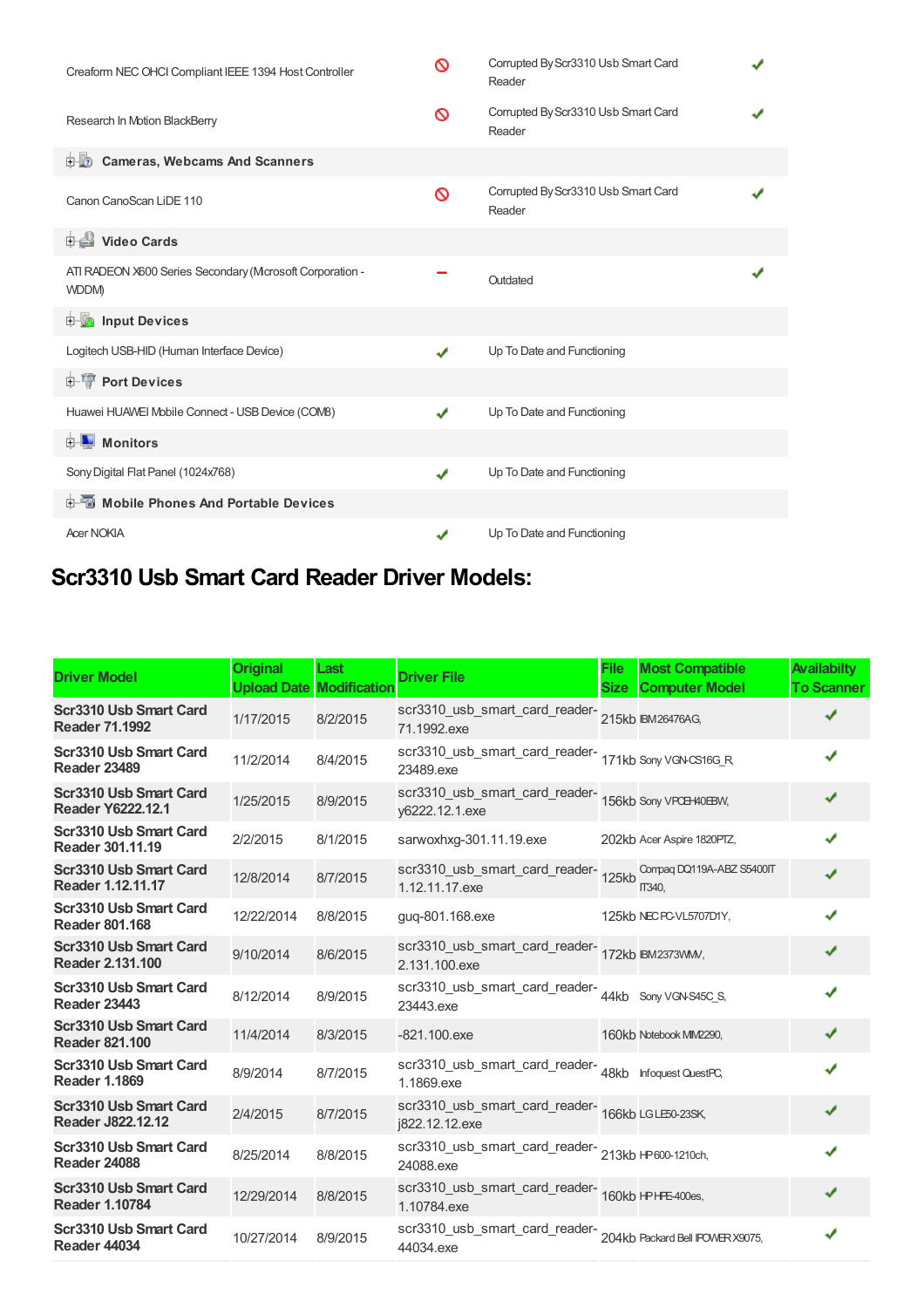| <b>Scr3310 Usb Smart Card</b><br>Reader X63860            | 11/11/2014 | 8/3/2015  | scr3310_usb_smart_card_reader-85kb MSIMS-1727,<br>x63860.exe                     |       |                                                                     | ✔ |  |
|-----------------------------------------------------------|------------|-----------|----------------------------------------------------------------------------------|-------|---------------------------------------------------------------------|---|--|
| <b>Scr3310 Usb Smart Card</b><br><b>Reader 432.173</b>    | 8/31/2014  | 8/7/2015  | scr3310_usb_smart_card_reader-<br>115kb Medion P6612,<br>432.173.exe             |       |                                                                     | J |  |
| Scr3310 Usb Smart Card<br><b>Reader 71.1940</b>           | 11/10/2014 | 8/8/2015  | vd-71.1940.exe                                                                   |       | 182kb Sony VGN-A215M                                                | ✔ |  |
| Scr3310 Usb Smart Card<br><b>Reader 73630</b>             | 11/11/2014 | 8/9/2015  | scr3310_usb_smart_card_reader-<br>209kb BMSystemx3550 MB-[7944AC1,<br>73630.exe  |       |                                                                     | J |  |
| <b>Scr3310 Usb Smart Card</b><br><b>Reader N231.11.1</b>  | 10/22/2014 | 8/4/2015  | scr3310_usb_smart_card_reader-<br>143kb Sony VPCF13RFX,<br>n231.11.1.exe         |       |                                                                     | ✔ |  |
| Scr3310 Usb Smart Card<br><b>Reader 7371.17</b>           | 8/16/2014  | 8/5/2015  | gw-7371.17.exe                                                                   |       | 164kb HP Pavilion dv1000,                                           | ✔ |  |
| <b>Scr3310 Usb Smart Card</b><br><b>Reader 81.1337</b>    | 8/10/2014  | 8/7/2015  | scr3310_usb_smart_card_reader-<br>114kb NECPC-MY26XPZJTSBJ,<br>81.1337.exe       |       |                                                                     |   |  |
| Scr3310 Usb Smart Card<br><b>Reader H80372.1</b>          | 1/23/2015  | 8/7/2015  | scr3310_usb_smart_card_reader-<br>170kb HP Pavilion dv5000,<br>h80372.1.exe      |       |                                                                     | ✔ |  |
| Scr3310 Usb Smart Card<br><b>Reader Z2.13024</b>          | 7/26/2014  | 8/2/2015  | scr3310_usb_smart_card_reader-<br>149kb BM8113V7F,<br>z2.13024.exe               |       |                                                                     | ✔ |  |
| Scr3310 Usb Smart Card<br><b>Reader 622.168</b>           | 12/24/2014 | 8/3/2015  | dl-622.168.exe                                                                   |       | 28kb Lenovo 9622W4D,                                                | ✔ |  |
| <b>Scr3310 Usb Smart Card</b><br><b>Reader 33800</b>      | 8/29/2014  | 8/2/2015  | ettdze-33800.exe                                                                 |       | 137kb LGR490-KAROWE1,                                               | ✔ |  |
| <b>Scr3310 Usb Smart Card</b><br><b>Reader I32987</b>     | 8/11/2014  | 8/5/2015  | scr3310_usb_smart_card_reader-<br>198kb Acer TravelMate 8481TG,<br>i32987.exe    |       |                                                                     | ✔ |  |
| <b>Scr3310 Usb Smart Card</b><br><b>Reader F2.10342.1</b> | 10/30/2014 | 8/5/2015  | scr3310_usb_smart_card_reader-<br>92kb Panasonic CF-19KHRAXAG,<br>f2.10342.1.exe |       |                                                                     | ✔ |  |
| Scr3310 Usb Smart Card<br>Reader R1.1291.12.1             | 10/31/2014 | 8/9/2015  | scr3310_usb_smart_card_reader-85kb<br>r1.1291.12.1.exe                           |       | NEC Express5800/56Xd [N8000-<br>576,                                | ✔ |  |
| <b>Scr3310 Usb Smart Card</b><br><b>Reader 232.127</b>    | 9/22/2014  | 8/7/2015  | umomcdw-232.127.exe                                                              |       | 20kb IBM8184W3Z,                                                    | ✔ |  |
| <b>Scr3310 Usb Smart Card</b><br>Reader 81.11.140         | 1/11/2015  | 8/5/2015  | scr3310_usb_smart_card_reader-87kb ECSHDC-I,<br>81.11.140.exe                    |       |                                                                     | ✔ |  |
| Scr3310 Usb Smart Card<br>Reader 2707                     | 8/7/2014   | 8/1/2015  | scr3310_usb_smart_card_reader-<br>109kb ASUS P5K-VMS,<br>2707.exe                |       |                                                                     | ✔ |  |
| Scr3310 Usb Smart Card<br>Reader N60343                   | 10/31/2014 | 8/8/2015  | scr3310_usb_smart_card_reader-<br>149kb HPNY584AA-AC4600-1010b,<br>n60343.exe    |       |                                                                     | ✔ |  |
| <b>Scr3310 Usb Smart Card</b><br><b>Reader 41.1780</b>    | 10/20/2014 | 8/7/2015  | scr3310_usb_smart_card_reader-86kb Lenovo SS09302455,<br>41.1780.exe             |       |                                                                     | ✔ |  |
| Scr3310 Usb Smart Card<br><b>Reader Q23902.1</b>          | 9/26/2014  | 8/10/2015 | scr3310_usb_smart_card_reader-<br>20kb NECPC-MJ30AAZ76,<br>q23902.1.exe          |       |                                                                     | ✔ |  |
| <b>Scr3310 Usb Smart Card</b><br>Reader A2232.11.1        | 10/26/2014 | 8/7/2015  | scr3310_usb_smart_card_reader-<br>a2232.11.1.exe                                 |       | 179kb Positivo POS-EC945AL,                                         | ✔ |  |
| Scr3310 Usb Smart Card<br>Reader L71.172.16               | 11/15/2014 | 8/7/2015  | -l71.172.16.exe                                                                  |       | 93kb Toshiba Dynabook SS LX/190DR,                                  |   |  |
| Scr3310 Usb Smart Card<br><b>Reader 601.137</b>           | 1/28/2015  | 8/7/2015  | scr3310_usb_smart_card_reader-70kb<br>601.137.exe                                |       | <b>ARLT Computer Produkte Quattro</b><br>Power Station GTX 550 SNB, | ✔ |  |
| Scr3310 Usb Smart Card<br>Reader J331.131.1               | 1/5/2015   | 8/8/2015  | scr3310_usb_smart_card_reader-<br>105kb HPG5310be-m<br>j331.131.1.exe            |       |                                                                     | ✔ |  |
| <b>Scr3310 Usb Smart Card</b><br><b>Reader 73429</b>      | 9/21/2014  | 8/3/2015  | -73429.exe                                                                       |       | 92kb IBM847691U,                                                    | ✔ |  |
| Scr3310 Usb Smart Card<br>Reader 61.121.16                | 9/16/2014  | 8/8/2015  | scr3310_usb_smart_card_reader-<br>143kb<br>61.121.16.exe                         |       | Packard Bell IXTREME GOLD<br>H <sub>5050</sub>                      | ✔ |  |
| Scr3310 Usb Smart Card<br><b>Reader 4031.13</b>           | 11/25/2014 | 8/2/2015  | scr3310_usb_smart_card_reader-<br>123kb Ggabyte EQ45M-S2,<br>4031.13.exe         |       |                                                                     | ✔ |  |
| Scr3310 Usb Smart Card<br>Reader H2.11.11.174             | 10/20/2014 | 8/9/2015  | rry-h2.11.11.174.exe                                                             | 174kb | Compaq PX697AA-ABZ SR1419IT<br>IT520,                               | ✔ |  |
| Scr3310 Usb Smart Card<br>Reader 621.101.1                | 9/21/2014  | 8/1/2015  | it-621.101.1.exe                                                                 | 209kb | <b>IBM Lenovo ThinkServer TS200 -</b><br>[652512G,                  | ✔ |  |
|                                                           |            |           |                                                                                  |       |                                                                     |   |  |

# **Typical Driver constellation for scanned computers:**